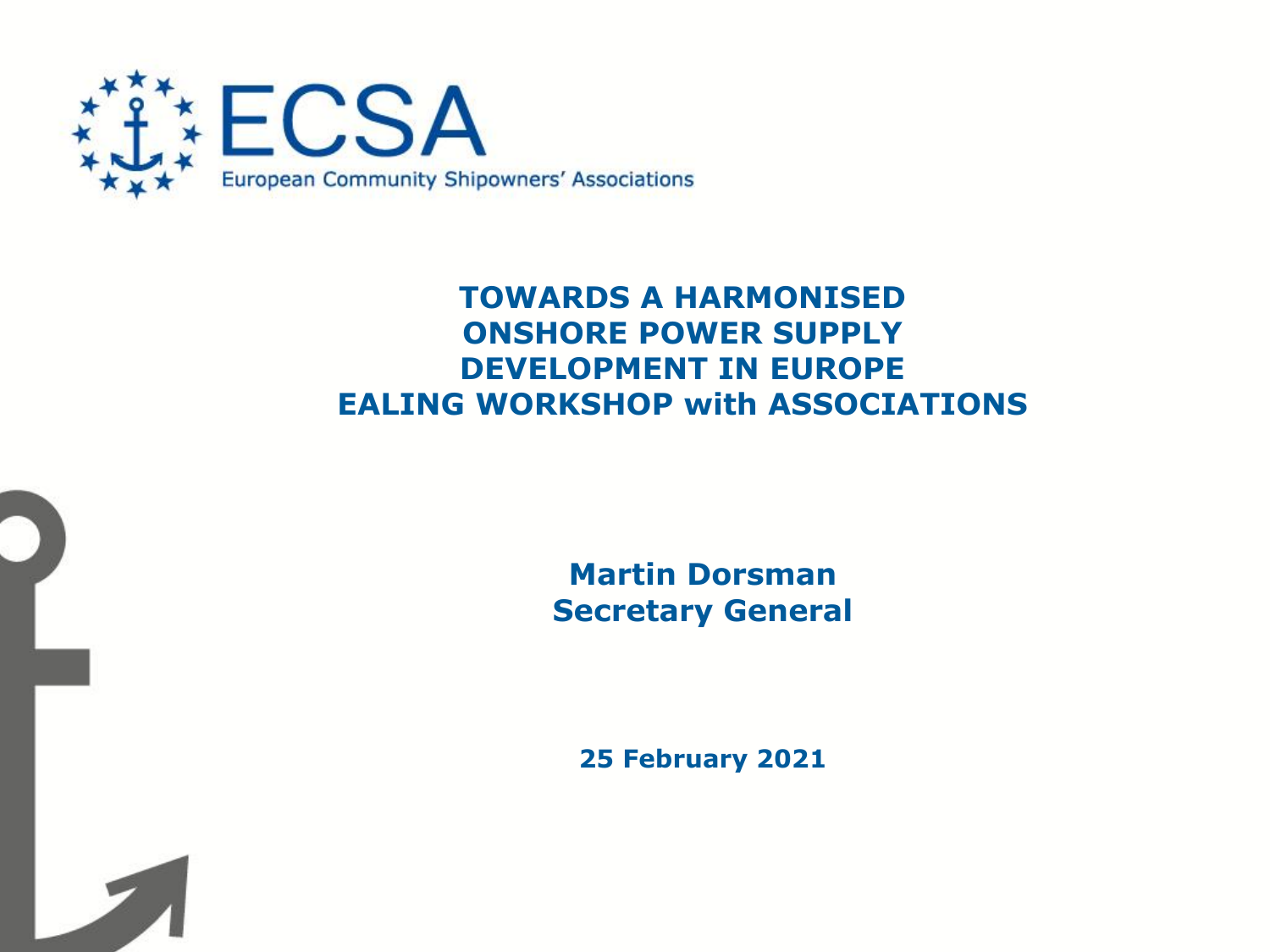**OPS one of the options; technology neutral approach needed and CBA**

**OPS is one of many solutions to reduce CO2 and other air-emissions** 

**The technology has the major advantage of being available now and, with further research, could play a dual-role of charging batterypowered short-sea vessels.** 

**But only as clean as the energy consumed** 

**Keep eyes on the target and not focus on one specific technology at the expense of other potentially more effective and cost-efficient methods.**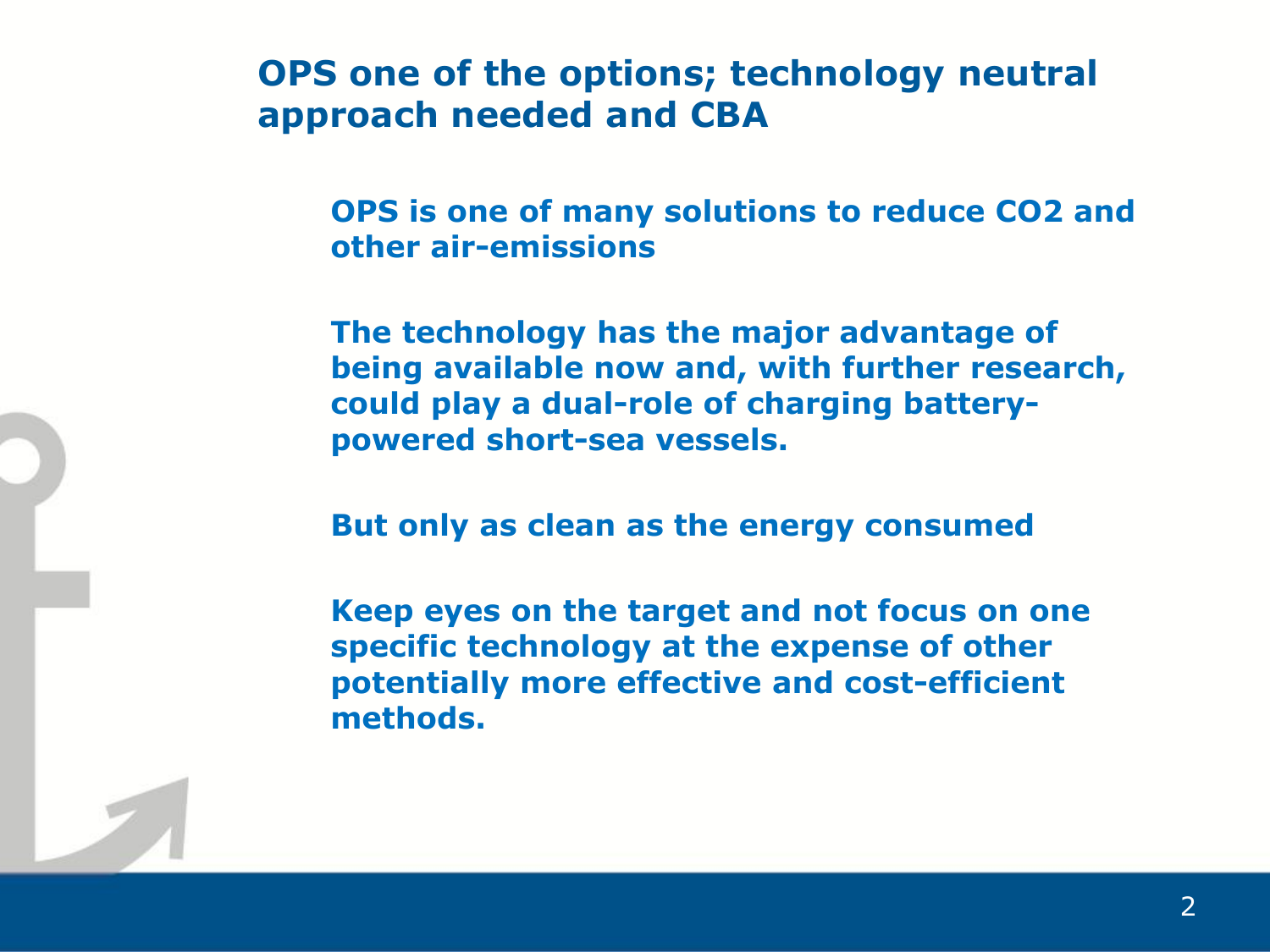## **Not all ship types will be suitable to use OPS, other aspects also to take into consideration**

- **Ships differ in size, type, power demand and trading pattern and OPS may not be practical or feasible for many vessel types, especially in deep sea tramp shipping.**
- **High operational and capital costs**
- **Remove taxation on OPS to incentivize use and reward shipowners using OPS**
- **Requires advanced berth planning**
- **The complex governance of shore-side electricity projects, from the regulatory structure, co-operation among entities involved, legal obligations and physical infrastructure requirements may also require an acute level of attention to detail to ensure that benefits can be realised in practice, taking into account specific local circumstances in each port.**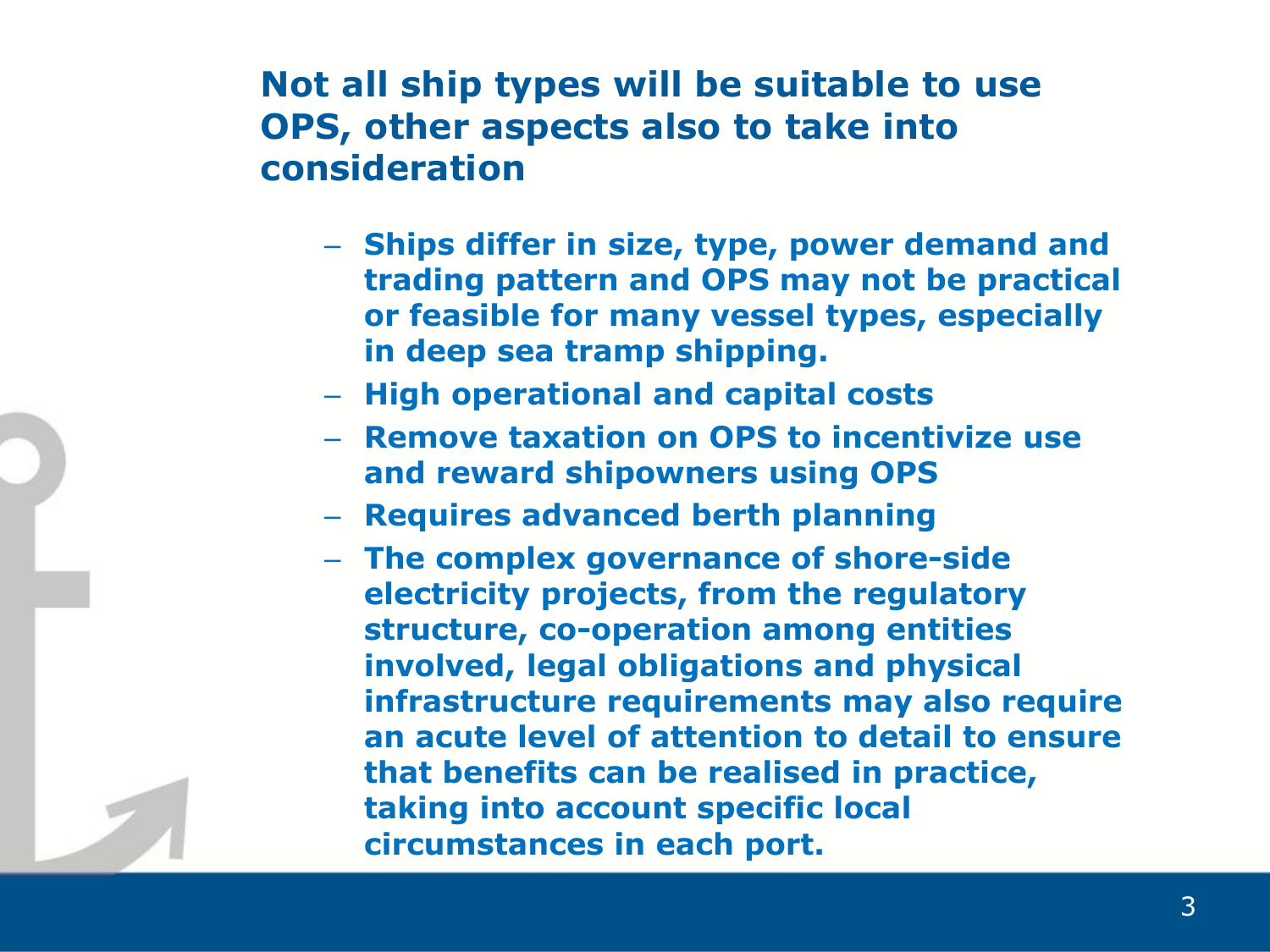### **Revision of AFID should be used to clarify methodology to assess demand and CBA**

- **The AFID Directive's current provisions on shoreside electricity could potentially be simplified. According to article 4.5, '***shore-side electricity supply shall be installed as a priority in ports of the TEN-T Core Network, and in other ports, by 31 December 2025, unless there is no demand and the costs are disproportionate to the benefits, including environmental benefits.'*
- It is not clear what methodology is used to assess such demand and benefits and the uncertainly probably does not help solve the 'chicken/egg' problem. From the perspective of a shipowner intending to use shore-side electricity, it would be very important to know in which ports the necessary shore-connections are or will be available. Otherwise, it's difficult to plan such investments and ensure the on-board equipment can be used when calling at port.

•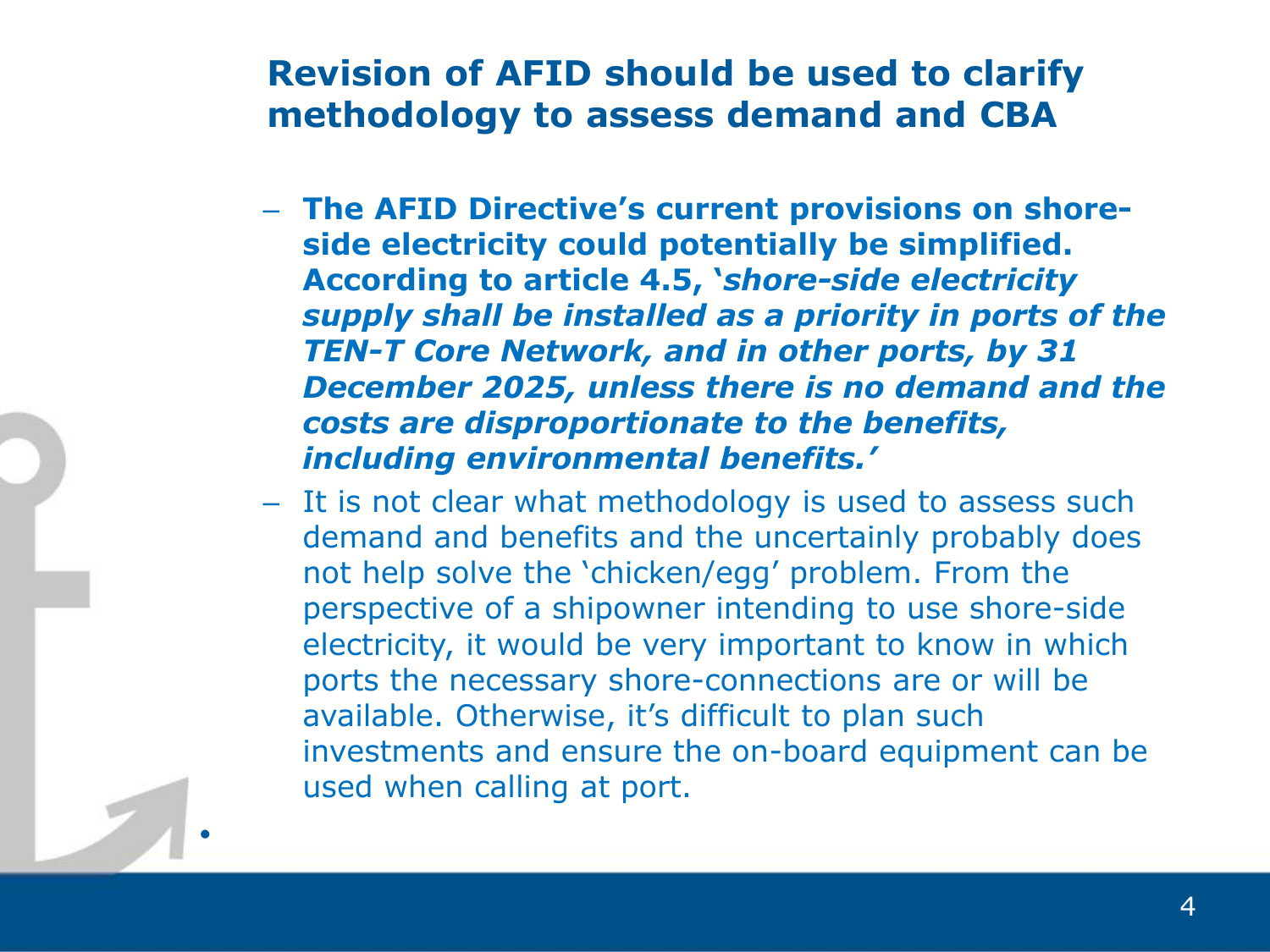## **Cruise industry's use of OPS**

#### **Cruise industry**

- **58% of new capacity is committed to be SSE compatible**
- **32% of global fleet capacity already capable of SSE**
- **25% of existing capacity will be retrofitted to use SSE**

**Availability at berths for cruise ships** (situation mid 2020):

• **The following 14 ports / specific berths are fitted with shore side electricity capability: Greater than 10MW: Brooklyn, Halifax, Hamburg Altona, Kristiansand, Montreal, San Diego, San Francisco Berth 35, Los Angeles, Long Beach, San Pedro Berths 92 & 93, Seattle, Shanghai, and Vancouver Canada Place. 7-9 MW: Juneau**